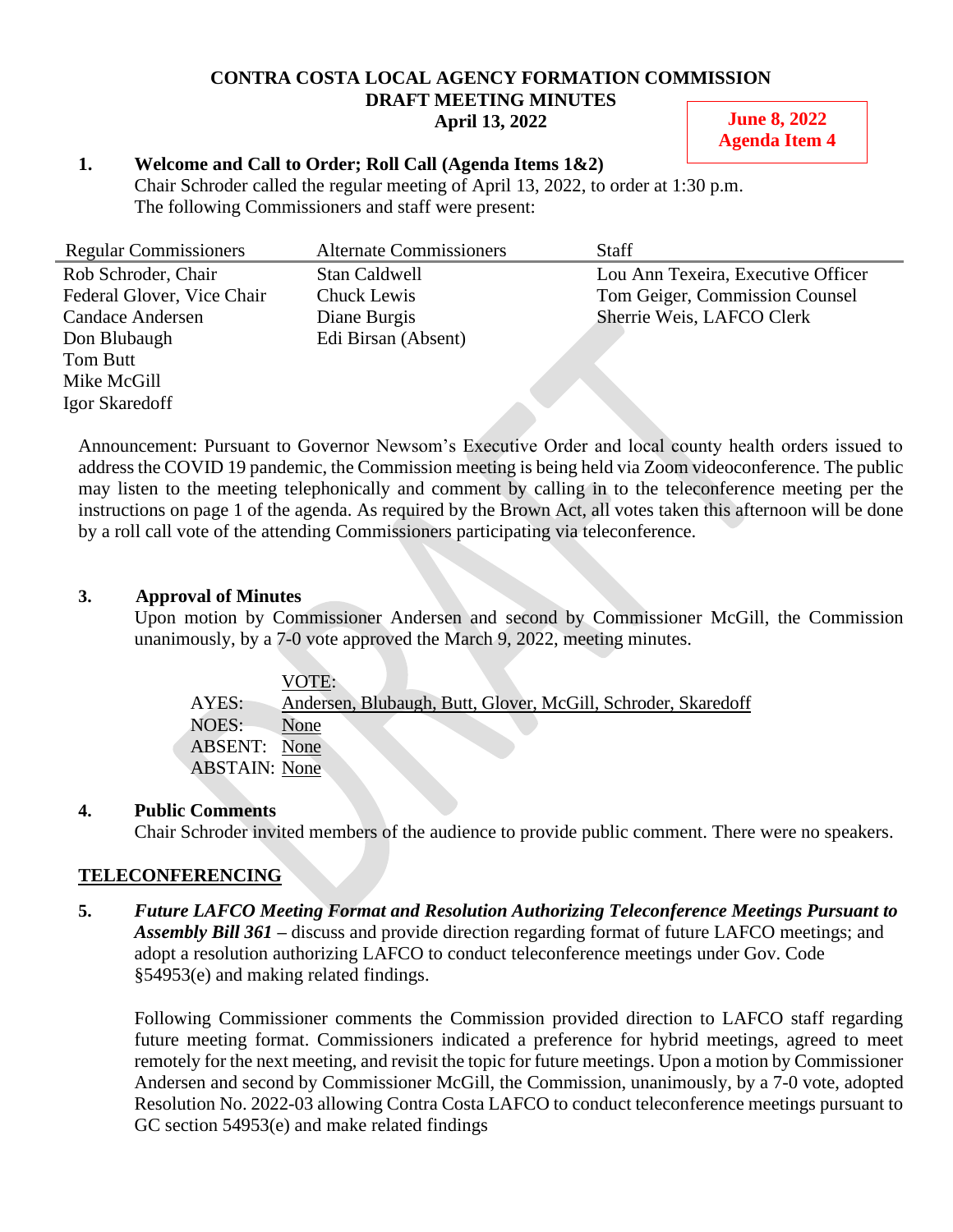VOTE: AYES: Andersen, Blubaugh, Butt, Glover, McGill, Schroder, Skaredoff NOES: None ABSENT: None ABSTAIN: None

# **SPHERE OF INFLUENCE AMENDMENTS/CHANGES OF ORGANIZATION**

**6.** *LAFCO 21-11 – Annexation of East Contra Costa Fire Protection District (ECCFPD) to Contra Costa County Fire Protection District (CCCFPD) and Dissolution of ECCFPD – Results of Protest Hearing –* on March 9, 2022, the Commission approved annexation of ECCFPD to CCCFPD and dissolution of ECCFPD subject to a protest hearing. On April  $11<sup>th</sup>$  a protest hearing was conducted by the LAFCO Executive Officer. On April 13th, the Commission will receive the results of the protest hearing.

The Commission was informed that no protests were filed at the April 11<sup>th</sup> Protest Hearing. Following comments and questions by the Commissioners and upon a motion by Commissioner Blubaugh and second by Commissioner Glover, unanimously, by a 7-0 vote, to receive the results of the protest hearing, order the boundary reorganization, and direct staff to execute the Executive Officer's determination.

VOTE: AYES: Andersen, Blubaugh, Butt, Glover, McGill, Schroder, Skaredoff NOES: None ABSENT: None ABSTAIN: None

**7.** *Dissolution of County Service Area (CSA) R-10* – approve dissolution of CSA R-10 comprising 7.37+ square miles and serving unincorporated Rodeo; and consider a categorical exemption under the California Environmental Quality Act (CEQA) *Public Hearing – Continued from February 9, 2022 LAFCO Meeting*

Chair Schroder open and closed the public hearing, there were no public speakers.

Following comments and questions by the Commissioners and upon a motion by Commissioner Glover and second by Commissioner Andersen, unanimously, by a 7-0 vote, approved to continue the public hearing to the June 8, 2022 LAFCO meeting.

VOTE: AYES: Andersen, Blubaugh, Butt, Glover, McGill, Schroder, Skaredoff NOES: None ABSENT: None ABSTAIN: None

**8.** *LAFCO 21-07 – Annexation to Town of Discovery Bay Community Services District (DBCSD) – Pantages Project* - consider annexing to DBCSD 205.21+ acres located adjacent to DBCSD (Point of Timber Road); and consider making determinations and findings as a responsible agency under CEQA *Public Hearing*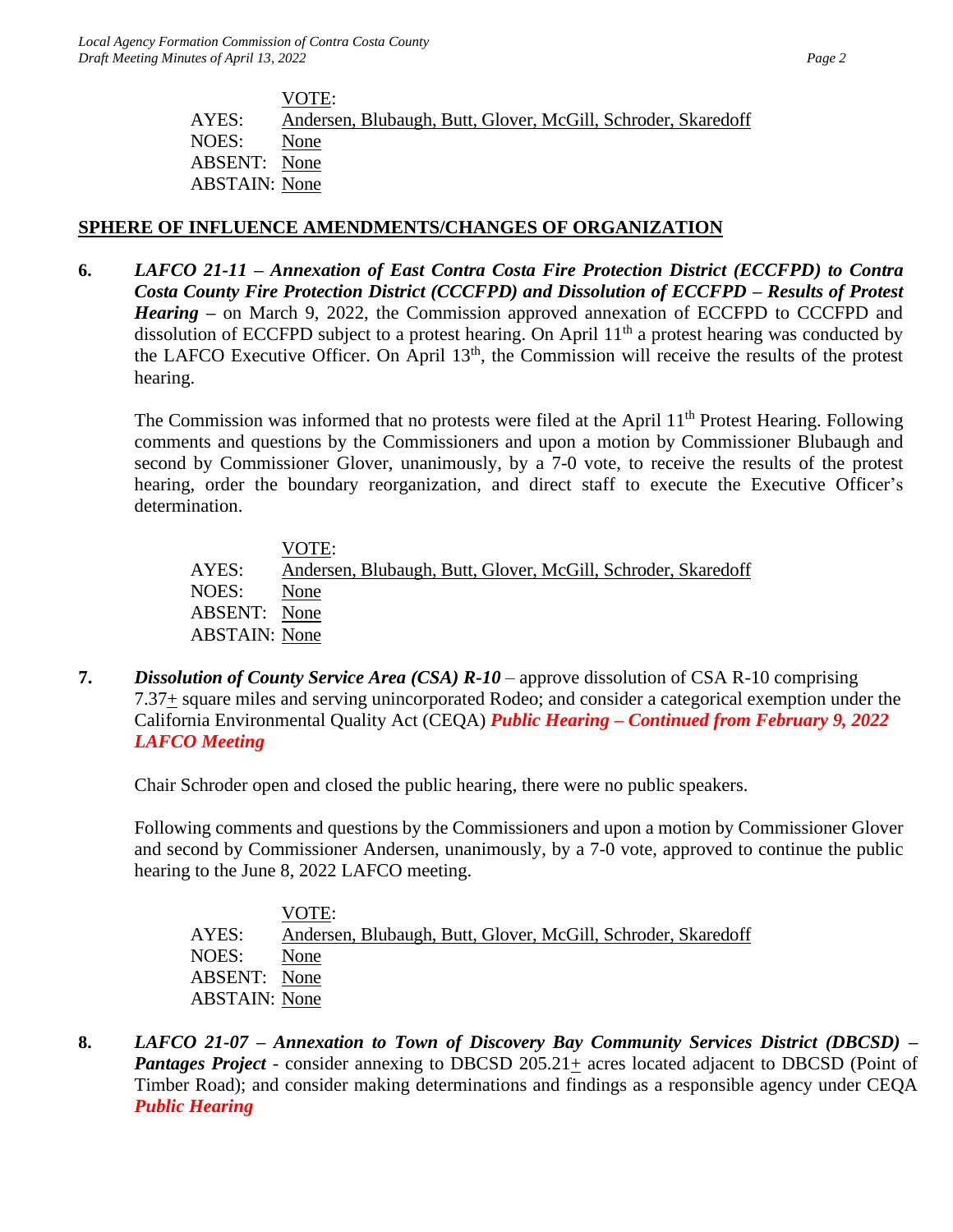Chair Schroder opened the public hearing

- 1. Victoria Brown homeowners association manager of a property adjacent to the Pantages Project expressed concerns regarding lighting and landscape maintenance on Bixler Road (Zone 61).
- 2. Trevor Smith representing the Pantages Landowner responded to Ms. Brown's concerns of additional work the new project would impact Zone 61 maintenance. He explained, each building permit issued a fee paid to the Town for improvements to existing park facilities. Maintenance of the Pantages project will be covered by the Pantages HOA.

Chair Schroder closed the public hearing

Following comments and questions by the Commissioners and upon a motion by Commissioner Glover and second by Commissioner Blubaugh, unanimously, by a 7-0 vote, approved Option  $1 -$ adopt this report and approve LAFCO Resolution No. 21-07, making CEQA findings and approving the proposal, to be known as *Annexation to Town of Discovery Bay Community Services District – Pantages Project.*

|                      | VOTE:                                                         |
|----------------------|---------------------------------------------------------------|
| AYES:                | Andersen, Blubaugh, Butt, Glover, McGill, Schroder, Skaredoff |
| NOES:                | None                                                          |
| <b>ABSENT:</b> None  |                                                               |
| <b>ABSTAIN:</b> None |                                                               |

**9.** *LAFCO 21-13 – Delta Diablo (DD) Sphere of Influence (SOI) Amendment – Evora Road Self Storage –* consider expanding DD's SOI to include three parcels (APNs 098-220-015/-018/-019) totaling 7.75+ acres located on Evora Road in unincorporated Bay Point; and consider making determinations and findings as a responsible agency under CEQA *Public Hearing*

Chair Schroder open and closed the public hearing, there were no public speakers

Following Commissioner comments, and upon a motion by Commissioner Glover and second by Commissioner Andersen, the Commission, unanimously, by a 7-0 vote, approved Option 1 – Adopt this report and adopt Resolution No. 21-13 making CEQA findings approving the proposed Delta Diablo SOI expansion of 7.75+ acres.

|                      | VOTE:                                                         |
|----------------------|---------------------------------------------------------------|
| AYES:                | Andersen, Blubaugh, Butt, Glover, McGill, Schroder, Skaredoff |
| NOES:                | None                                                          |
| <b>ABSENT:</b> None  |                                                               |
| <b>ABSTAIN:</b> None |                                                               |

# **BUSINESS ITEMS**

**10.** *Fiscal Year 2022-23 Proposed Budget and Work Plan* - consider approving the proposed budget and work plan for FY 2022-23 *Public Hearing*

Chair Schroder open and closed the public hearing, there were no public speakers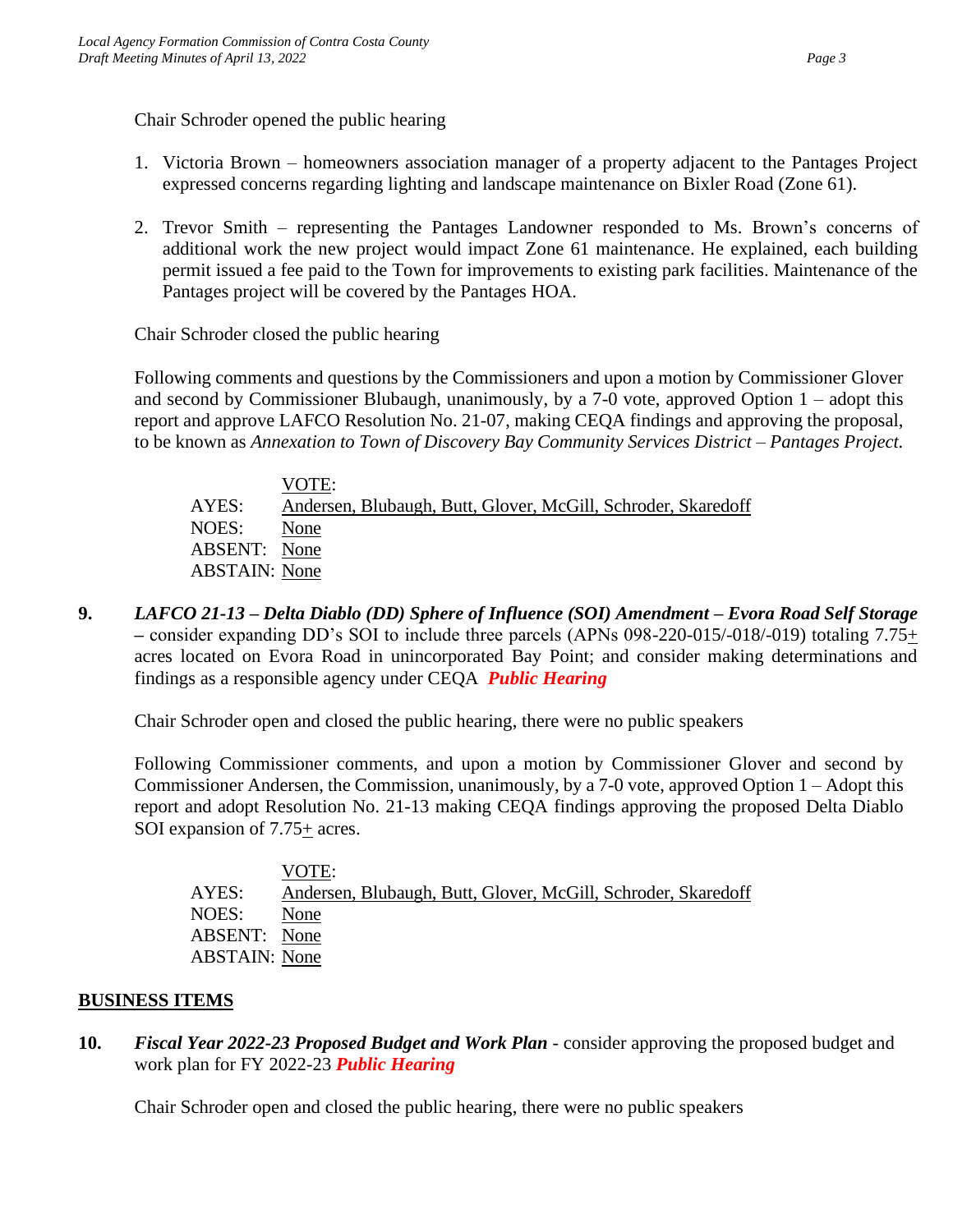Following Commissioner comments, and upon a motion by Commissioner Blubaugh and second by Commissioner Andersen, the Commission, unanimously, by a 7-0 vote, adopted the FY 2022-23 Proposed Budget; authorized staff to distribute the Proposed Budget to the County, cities and independent special districts as required by Government Code Section 56381; and scheduled a public hearing for June 8, 2022 to adopt the Final FY 2022-23 LAFCO Budget.

 VOTE: AYES: Andersen, Blubaugh, Butt, Glover, McGill, Schroder, Skaredoff NOES: None ABSENT: None ABSTAIN: None

**11.** *Legislative Update and Position Letter -* receive legislative update and position letter

Informational item – no action needed

**12.** *FY 2021-22 22 Third Quarter Budget Report -* receive FY 2021-22 third quarter budget report

Informational item – no action needed

### **INFORMATIONAL ITEMS**

**13.** *Pending Applications -* receive an update on pending proposals

Informational item – no action needed

**14.** *Correspondence from Contra Costa County Employee's Retirement Association (CCCERA)*

#### **15.** *Commissioner Comments and Announcements*

Commissioner McGill updated the Commission on CALAFCO's activities:

- Rene LaRoche new CALAFCO Executive Officer is doing an excellent job
- March 11, 2022 CALAFCO Legislative Committee meeting
- April 22, 2022 CALAFCO Board meeting
- April 29, 2022 CALAFCO Legislative Committee meeting
- CALAFCO is planning to have its Annual Conference, October 19-21, 2022, in person. Commissioner McGill is a member of the Program Committee. He is interested in program ideas.
- Commissioner McGill is up for reelection to the CALAFCO Board October 2022

Commissioner Skaredoff is running for reelection as a Special District member to the CALAFCO Commission. He also shared that Commissioner Caldwell is running unopposed as the Special District Alternate Commission member.

### **16.** *Staff Announcements*

Executive Officer updates:

- $\blacktriangleright$  $2<sup>nd</sup>$  Round MSRs covering Mosquito & Vector Control and Resource Conservation underway
- $\triangleright$  Continuing to update directory of local agencies